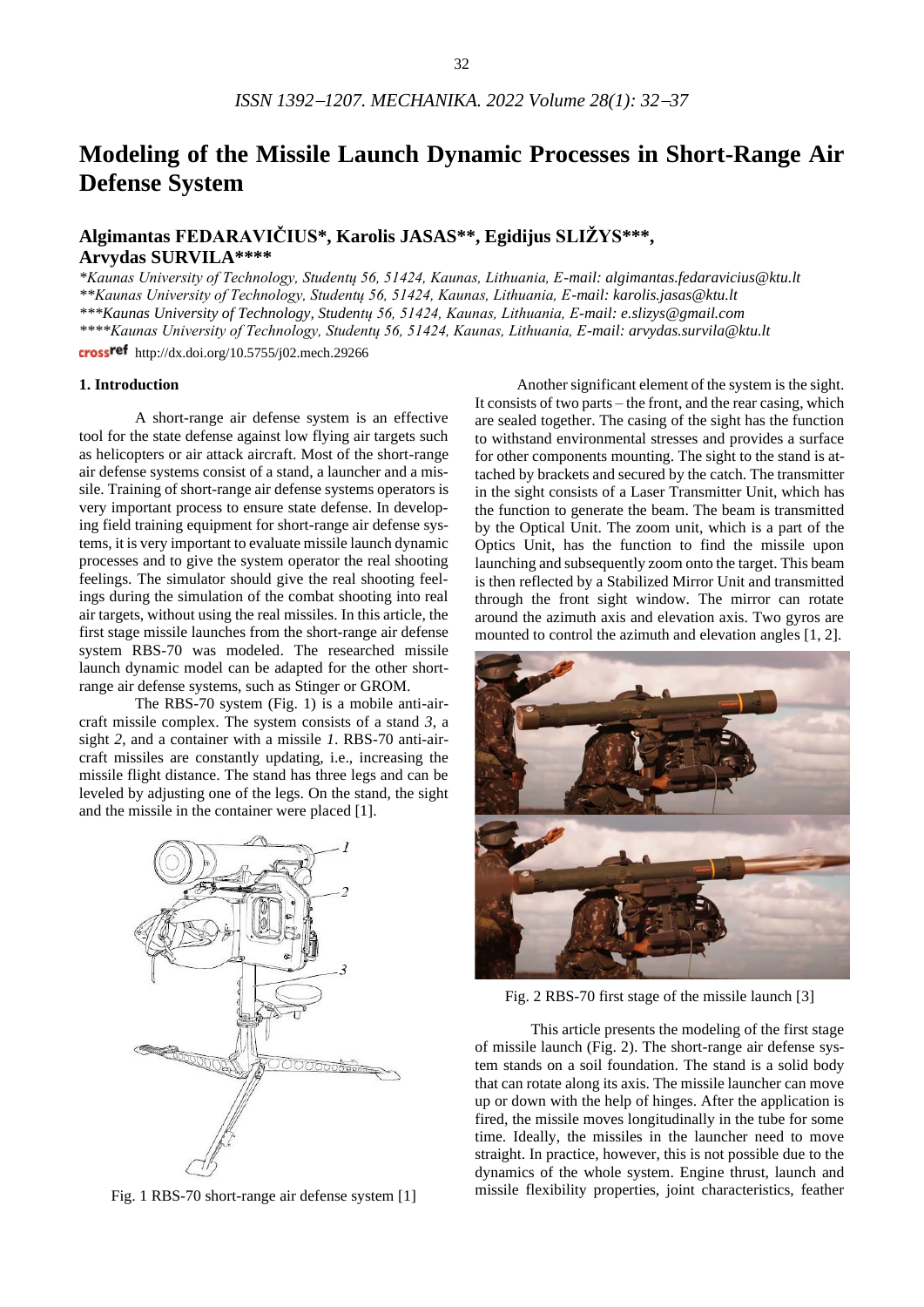force, mass imbalance, and thrust mismatch affect the dynamics of the launch system. Since it is not possible to have such an ideal system, the design of this type of the system aims to have as few errors as possible. If errors arising from the boot system, the necessary precautions can be taken in advance [4].

In the first stage of the shot, the system operator sits on a rack-mounted chair and applies to the target. After the aiming of the target, the operator makes the shot. In the first shot stage, the engine of the missile is launched. The missile starts moving longitudinally in the missile container. The first stage ends when the missile leaves the container. This missile movement creates the vibrations and recoil of the launcher.

#### **2. Physical model for the first stage of missile launch**

The physical model based of the short-range air defense system RBS-70 has been developed (Fig. 3). The model presented in this figure illustrates the first phase of the missile launch motion.

The physical model of the anti-aircraft system was constructed on the basis of the classical mechanics. It consists of inertial elements in the form of material points, rigid bodies and inertial elements with reproducing and dispersing properties. Therefore, the formulated physical model of the anti-aircraft system should be assigned to the category of individual systems [5].

Flight path of the missile is formed according to the meaning of these parameters. Due to launcher motions, the missile may fly in an unfavorable trajectory and therefore not reach the target. It moves in gravitational field and atmosphere of the Earth's. The missile must be launched in such a way that it reaches the target with maximum accuracy. Launch conditions may vary. The differences are due to the different initial angles of the trajectory. Depending on these parameters, another point on the Earth's surface is reached. The wind is another factor that can affect the trajectory of a missile. The direction of the wind and its speed can vary, so the influence of these factors on the trajectory and point of fall of the missile also differs. Therefore, even if the initial conditions (i.e., the initial trajectory angles) are the same, the flight trajectories are different [6].

To formulate mathematical description of the missile motion, the following assumptions have been made:

1. The missile is a rigid body but its mass and moments of inertia change during the initial, active-flight portion of the trajectory;

2. The missile has two symmetry planes. These are the O*xz* and O*xy* planes, which are the planes of geometric, mass and aerodynamic symmetries [6].

Typically, missile launch system consists of a missile launcher (including a vehicle or stand, a turntable, a step hull, and a launch tube) and a missile. The physical model used in this study is shown in Figure 3. In terms of launch dynamics, critical issues in simulating the dynamic characteristics of missiles and launch systems are focused on the following complex and hot spots: launching stiffness or flexibility control of the launch tube (or missile) [7].

The study assumes that the RBS-70 air defense system is mounted on an asymmetrically vertical plane passing through the center of mass. The system consists of three masses and two deformable elements. The sight is a completely rigid body with a mass *m<sup>v</sup>* and a moment of inertia *I*v. There is a rotation between the missile and the sight. Deformable element has stiffness *k*<sup>31</sup> and damping *c*31. The physical model shows the geometry of the sight characteristics required for the analysis of assembly dynamics. The stand is built on the ground using legs, which has two common deformable elements with stiffness  $k_{11}$ ,  $k_{12}$ , and damping *c*11*, c*<sup>12</sup> [8].



Fig. 3 Physical model of the launching first stage

When the missile is flying in the air, it turns and rotates about its axis. The rotation takes place at a point called the mass center of missile. The mass center is concentrated in the center of the missile [9].

The missile is an object whose mass and weight distribution are variable. Missile mass *m<sup>r</sup>* and moment of inertia  $I_r$  are functions that change over time. The approximate time when the missile leaves the container is 0.05 seconds. For that reason, mass center of the missile is not evaluated in this model.

For a stand with mass  $m_p$  and moment of inertia  $I_p$ and sight with mass  $m<sub>v</sub>$  and moment of inertia  $I<sub>v</sub>$  the movement at a given time is determined according to the Cartesian dextrorse rectangular coordinate system [9]. Reference system for these coordinates:

1. coordinates defining movement of the stand:  $O_p x_p y_p z_p, \ S_p x_p y_p z_p, \ S_p x_r y_r z_r.$ 

2. coordinates defining movement of the sight:  $O_vx_vy_vz_v, S_vx_vy_vz_v, S_vx_ry_rz_r.$ 

The number of degrees of freedom of the formed launcher structural model describing initial movement in vertical plane is 3. Two independent coordinates are included to determine the stand position with mass  $m_p$  and moment of inertia  $I_p$  at any time:  $y_p$  – the vertical center of mass of platform  $S_p$ *,*  $\varphi_p$  is the angle of rotation of the stand about the  $S_p z_p$  axis. One independent generalized coordinate has been adopted to determine the positions of the starter with mass  $m_\nu$  and moment of inertia  $I_\nu$  at a given point in time:  $\varphi_\nu$ - rotating about the axis  $S_v z_v$ .

Coordinates defining motion of the missile at launch from the launcher:

1. Coordinate system defining missile's take-off motion: Oxyz, O<sub>v</sub>x<sub>v</sub>y<sub>v</sub>z<sub>v</sub>, S<sub>v</sub>x<sub>v</sub>y<sub>v</sub>z<sub>v</sub>, and S<sub>v</sub>x<sub>r</sub>y<sub>r</sub>z<sub>r</sub> are the coordinate systems discussed earlier that define the motion of the trigger. In the case of the missile and the launcher, the coor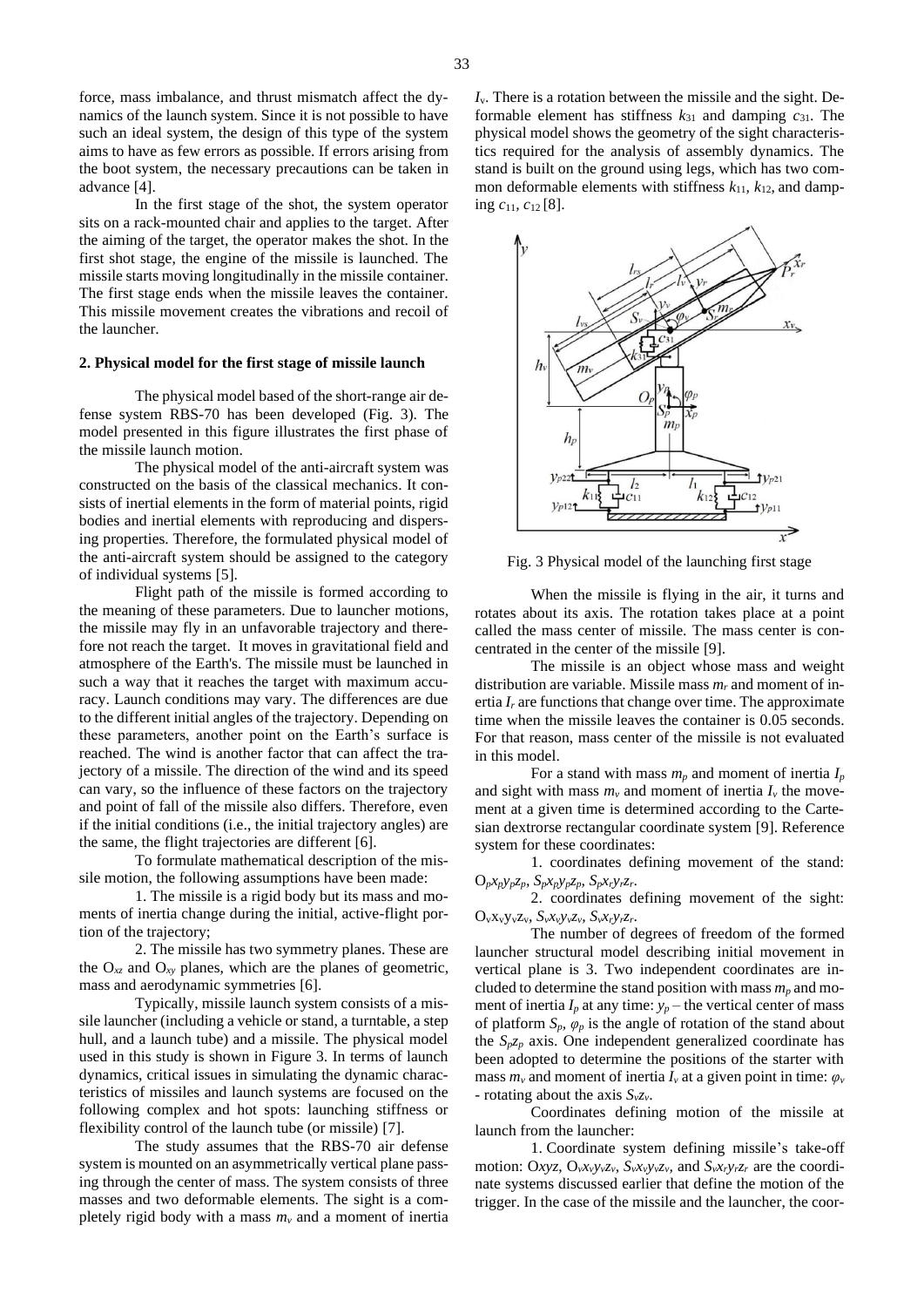dinate system: Oxyz, O<sub>v</sub>x<sub>v</sub>y<sub>v</sub>z<sub>v</sub>, S<sub>v</sub>x<sub>v</sub>y<sub>v</sub>z<sub>v</sub>, and S<sub>v</sub>x<sub>r</sub>y<sub>r</sub>z<sub>r</sub> also defines the missile lifting motion.

2. Coordinate systems defining relative missile motion:  $S_r x_r y_r z_r$  is a coordinate system that performs a linear motion relative to the coordinates  $S_{\nu}x_{\nu}y_{\nu}z_{\nu}$ . The start of the coordinate system *S<sup>r</sup>* coincides with the center of mass at any point in time. The condition of parallelism is always satisfied for the axes  $S_r x_r \Vert S_v x_r$ ,  $S_r y_r \Vert S_v y_r$ , and  $S_r z_r \Vert S_v z_r$ , which correspond to each other. Due to the influence of the missile booster, the center of mass of the missile  $S_r$  is displaced along the axis  $S_{\nu}x_{r}$ .

The  $S_r x_r$ ,  $S_r y_r$ , and  $S_r z_r$  axes are firmly connected to the missile hull in such a way that they become its main axes of inertia.

#### **3. Mathematical model for the first stage of missile launch**

Based on the physical model of the short-range air defense system, a mathematical model of the first stage of a missile launch was developed. The model describes the dynamics of the first stage - missile launch with differential equations. The model has been selected according to the methodology of De Silva, 2007 [9]. The idea of the methodology is that vibration is periodic or oscillating response of mechanical system. Four independent coordinates were adopted to determine the motion of the launch model:

a) stand - completely rigid body:  $y_p$ ,  $\varphi_p$ ; b) sight fully rigid housing:  $\varphi_v$ ; c) missile - time-varying system:  $x_r$ .

$$
(m_p + m_v + m_r) \ddot{y}_p - (m_v + m_r) h_v \ddot{\phi}_p \sin \phi_p + m_r x_r \ddot{\phi}_v \cos \phi_v - (m_v + m_r) h_v \dot{\phi}_p^2 \cos \phi_p - m_r x_r \dot{\phi}_v^2 \sin \theta_v + m_r \dot{x}_r \dot{\phi}_v \cos \phi_v +
$$
  
+  $k_{11} \lambda_{11} + k_{12} \lambda_{12} - c_{11} \dot{\lambda}_{11} - c_{12} \dot{\lambda}_{12} = -(m_p + m_v + m_r) g$ ,

$$
(I_{\nu} + I_{r_{\nu}} + m_{r}x_{r}^{2})\ddot{\varphi}_{\nu} + m_{r}x_{r}\ddot{\varphi}_{p}cos\varphi_{\nu} + [I_{\nu} + I_{r_{\nu}} +
$$
  
+ $m_{r}h_{\nu}x_{r}(cos\varphi_{p}sin\varphi_{\nu} - sin\varphi_{p}cos\varphi_{\nu})]\ddot{\varphi}_{p} +$   
+ $2m_{r}x_{r}\dot{x}_{r}\dot{\varphi}_{\nu} + m_{r}h_{\nu}x_{r}\dot{\varphi}_{p}^{2}(sin\varphi_{p}sin\varphi_{\nu} +$   
+ $cos\varphi_{p}cos\varphi_{\nu}) + k_{31}\lambda_{31} - c_{31}\lambda_{31} = -m_{r}gx_{r}cos(\varphi_{\nu} + \varphi_{\nu sr}),$ 

$$
m_r x_r - m_r h_v \ddot{\varphi}_r (cos \varphi_p cos \varphi_v + sin \varphi_p sin \varphi_v) ++ m_r \ddot{y}_p sin \varphi_p + m_r h_v \dot{\varphi}_p^2 (sin \varphi_p cos \varphi_v - cos \varphi_p sin \varphi_v) ++ m_r x_r \dot{\varphi}_v^2 = -m_r g sin (\varphi_v + \varphi_{vs}) + P_r,
$$

where: 
$$
\lambda_{11} = y_p + y_{pst} + l_1(\varphi_p + \varphi_{pst}) - y_{p11}
$$
,

$$
\lambda_{12} = y_p + y_{pst} - l_2 (\varphi_p + \varphi_{pst}) - y_{p12}, \ \lambda_{31} = \varphi_v + \varphi_{vst} - \varphi_p +
$$
  
+ $\varphi_{pst}$ ,  $\dot{\lambda}_{11} = y_p + l_1 \dot{\varphi}_p - y_{p11}$ ,  $\dot{\lambda}_{12} = \dot{y}_p - l_2 \dot{\varphi}_2 - y_{p12}$ ,  
 $\dot{\lambda}_{31} = \dot{\varphi}_v - \dot{\varphi}_p$ .

$$
k_{11}\left(y_{pst} + l_1\varphi_{pst}\right) + k_{12}\left(y_{pst} - l_2\varphi_{pst}\right) ++ \left(m_p + m_v + m_r\right)g = 0,k_{11}l_1\left(y_{pst} + l_1\varphi_{pst}\right) - k_{12}l_2\left(y_{pst} - l_2\varphi_{pst}\right) --k_{31}\left(\varphi_{vst} + \varphi_{pst}\right) - \left(m_v + m_r\right)gh_v \sin \varphi_{pst} = 0,k_{31}\left(\varphi_{vst} + \varphi_{pst}\right) = 0.
$$

#### **4. Simulation of the dynamic process**

Table 1

Input parameters in the dynamic process model

| system: Oxyz, O <sub>v</sub> x <sub>v</sub> y <sub>v</sub> z <sub>v</sub> , S <sub>v</sub> x <sub>v</sub> y <sub>v</sub> z <sub>v</sub> , and S <sub>v</sub> x <sub>r</sub> y <sub>r</sub> z <sub>r</sub> also de-<br>e missile lifting motion.<br>2. Coordinate systems defining relative missile<br>: $S_r x_r y_r z_r$ is a coordinate system that performs a linear<br>relative to the coordinates $S_{v}x_{v}y_{v}z_{v}$ . The start of the<br>ate system $S_r$ coincides with the center of mass at<br>nt in time. The condition of parallelism is always sat-<br>for the axes $S_r x_r \mathbb{I} S_v x_r$ , $S_r y_r \mathbb{I} S_v y_r$ , and $S_r z_r \mathbb{I} S_v z_r$ , which<br>ond to each other. Due to the influence of the missile<br>, the center of mass of the missile $S_r$ is displaced<br>ne axis $S_{\nu}x_{r}$ .<br>The $S_r x_r$ , $S_r y_r$ , and $S_r z_r$ axes are firmly connected to<br>sile hull in such a way that they become its main axes<br>1a. | $\lambda_{31} = \dot{\varphi}_v - \dot{\varphi}_v.$<br>are:                                                                                                                                                                                                                                                                                  | $\lambda_{12} = y_p + y_{pst} - l_2 (\varphi_p + \varphi_{pst}) - y_{p12}, \lambda_{31} = \varphi_v + \varphi_{vst} - \varphi_p +$<br>$+\varphi_{pst}$ , $\dot{\lambda}_{11} = y_p + l_1 \dot{\varphi}_p - y_{p11}$ , $\dot{\lambda}_{12} = \dot{y}_p - l_2 \dot{\varphi}_2 - y_{p12}$ ,<br>$P_r$ is the thrust of the missile motor; $M_r$ is the torque gener-<br>ated by the missile motor. In the equations of motion of the<br>actuator, three displacements occur in vertical plane of the<br>stand $y_{pst}$ , $\varphi_{pst}$ , and sight $\varphi_{vst}$ . Equations of static equilibrium<br>$k_{11}\left(y_{pst}+l_1\varphi_{pst}\right)+k_{12}\left(y_{pst}-l_2\varphi_{pst}\right)+$<br>$+(m_{v}+m_{v}+m_{r})g=0,$ |                                                                                                                                                                                                                                                                                                                                                                                                                                                                                  |  |
|----------------------------------------------------------------------------------------------------------------------------------------------------------------------------------------------------------------------------------------------------------------------------------------------------------------------------------------------------------------------------------------------------------------------------------------------------------------------------------------------------------------------------------------------------------------------------------------------------------------------------------------------------------------------------------------------------------------------------------------------------------------------------------------------------------------------------------------------------------------------------------------------------------------------------------------------------------------------------------------|----------------------------------------------------------------------------------------------------------------------------------------------------------------------------------------------------------------------------------------------------------------------------------------------------------------------------------------------|---------------------------------------------------------------------------------------------------------------------------------------------------------------------------------------------------------------------------------------------------------------------------------------------------------------------------------------------------------------------------------------------------------------------------------------------------------------------------------------------------------------------------------------------------------------------------------------------------------------------------------------------------------------------------------------------------------------------------------|----------------------------------------------------------------------------------------------------------------------------------------------------------------------------------------------------------------------------------------------------------------------------------------------------------------------------------------------------------------------------------------------------------------------------------------------------------------------------------|--|
| hematical model for the first stage of missile<br>ch                                                                                                                                                                                                                                                                                                                                                                                                                                                                                                                                                                                                                                                                                                                                                                                                                                                                                                                                   | $k_{11}l_{1} \left( y_{pst} + l_{1} \varphi_{pst} \right) - k_{12}l_{2} \left( y_{pst} - l_{2} \varphi_{pst} \right) -$                                                                                                                                                                                                                      |                                                                                                                                                                                                                                                                                                                                                                                                                                                                                                                                                                                                                                                                                                                                 |                                                                                                                                                                                                                                                                                                                                                                                                                                                                                  |  |
|                                                                                                                                                                                                                                                                                                                                                                                                                                                                                                                                                                                                                                                                                                                                                                                                                                                                                                                                                                                        | $-k_{31}(\varphi_{\nu st}+\varphi_{\nu st})-(m_{\nu}+m_{\nu}) gh_{\nu} \sin \varphi_{\nu st}=0,$                                                                                                                                                                                                                                             |                                                                                                                                                                                                                                                                                                                                                                                                                                                                                                                                                                                                                                                                                                                                 |                                                                                                                                                                                                                                                                                                                                                                                                                                                                                  |  |
| Based on the physical model of the short-range air<br>system, a mathematical model of the first stage of a<br>launch was developed. The model describes the dy-                                                                                                                                                                                                                                                                                                                                                                                                                                                                                                                                                                                                                                                                                                                                                                                                                        | $k_{31}(\varphi_{vst}+\varphi_{nst})=0.$                                                                                                                                                                                                                                                                                                     |                                                                                                                                                                                                                                                                                                                                                                                                                                                                                                                                                                                                                                                                                                                                 |                                                                                                                                                                                                                                                                                                                                                                                                                                                                                  |  |
| of the first stage - missile launch with differential<br>ns. The model has been selected according to the<br>ology of De Silva, 2007 [9]. The idea of the method-<br>s that vibration is periodic or oscillating response of<br>nical system. Four independent coordinates were<br>I to determine the motion of the launch model:<br>a) stand - completely rigid body: $y_p$ , $\varphi_p$ ; b) sight -                                                                                                                                                                                                                                                                                                                                                                                                                                                                                                                                                                                | The mathematical model can be classified as a cou-<br>pled system with time-varying coefficients determined, with<br>four degrees of freedom [10]. This model is consistent with<br>experimental studies. Also, this mathematical model can be<br>adopted for other short-range air defense systems.<br>4. Simulation of the dynamic process |                                                                                                                                                                                                                                                                                                                                                                                                                                                                                                                                                                                                                                                                                                                                 |                                                                                                                                                                                                                                                                                                                                                                                                                                                                                  |  |
| gid housing: $\varphi_v$ ; c) missile - time-varying system: $x_r$ .<br>These are the equations of motion:                                                                                                                                                                                                                                                                                                                                                                                                                                                                                                                                                                                                                                                                                                                                                                                                                                                                             |                                                                                                                                                                                                                                                                                                                                              |                                                                                                                                                                                                                                                                                                                                                                                                                                                                                                                                                                                                                                                                                                                                 |                                                                                                                                                                                                                                                                                                                                                                                                                                                                                  |  |
| $m_p + m_v + m_r \rightarrow \dot{y}_p - (m_v + m_r) h_v \ddot{\varphi}_p \sin \varphi_p + m_r x_r \ddot{\varphi}_v \cos \varphi_v -$<br>$(m_v + m_r)h_v\dot{\varphi}_p^2cos\varphi_p - m_rx_r\dot{\varphi}_v^2sin\theta_v + m_rx_r\dot{\varphi}_v cos\varphi_v +$<br>$k_{11}\lambda_{11} + k_{12}\lambda_{12} - c_{11}\lambda_{11} - c_{12}\lambda_{12} = -(m_p + m_v + m_r)g,$<br>$I_{p} + I_{r_{\tau}} + I_{v} + (m_{v} + m_{r})h_{v}^{2}]\ddot{\varphi}_{p} + [I_{r_{\tau}} + m_{r}h_{v}x_{r} \times$<br>$(cos \varphi_p sin \varphi_v - sin \varphi_p cos \varphi_v)]\ddot{\varphi}_v - (m_v + m_r) \times$                                                                                                                                                                                                                                                                                                                                                                       |                                                                                                                                                                                                                                                                                                                                              | assess movement and mass of the missile.                                                                                                                                                                                                                                                                                                                                                                                                                                                                                                                                                                                                                                                                                        | Simulation of the dynamic processes has been<br>made according to the physical and mathematical models<br>The numerical simulation of the dynamic processes with<br>MATLAB Simulink software has been done. The model's<br>simulation in two stages has been done. In the first stage, all<br>four motion equations and in the second stage three motions<br>were used. The two simulations have been done because<br>when the missile leaves the container, there is no need to |  |
| $h_v \ddot{y}_p \sin \varphi_p - m_r h_v \ddot{x}_r (\cos \varphi_p \cos \varphi_v + \sin \varphi_p \sin \varphi_v) +$                                                                                                                                                                                                                                                                                                                                                                                                                                                                                                                                                                                                                                                                                                                                                                                                                                                                 |                                                                                                                                                                                                                                                                                                                                              |                                                                                                                                                                                                                                                                                                                                                                                                                                                                                                                                                                                                                                                                                                                                 | Table 1                                                                                                                                                                                                                                                                                                                                                                                                                                                                          |  |
| $2m_r h_v \dot{x}_r \dot{\phi}_v \sin\varphi_v \cos\varphi_v - 2m_r h_v \dot{x}_r \dot{\phi}_v \sin\varphi_v \cos\varphi_v +$                                                                                                                                                                                                                                                                                                                                                                                                                                                                                                                                                                                                                                                                                                                                                                                                                                                          | Input parameters in the dynamic process model                                                                                                                                                                                                                                                                                                |                                                                                                                                                                                                                                                                                                                                                                                                                                                                                                                                                                                                                                                                                                                                 |                                                                                                                                                                                                                                                                                                                                                                                                                                                                                  |  |
| $m_r h_v x_r \dot{\varphi}_v^2 (cos\varphi_p cos\varphi_v - sin\varphi_p sin\varphi_v) + k_{11} l_1 \lambda_{11} -$                                                                                                                                                                                                                                                                                                                                                                                                                                                                                                                                                                                                                                                                                                                                                                                                                                                                    | Parameter                                                                                                                                                                                                                                                                                                                                    | Value                                                                                                                                                                                                                                                                                                                                                                                                                                                                                                                                                                                                                                                                                                                           | Measurement unit                                                                                                                                                                                                                                                                                                                                                                                                                                                                 |  |
|                                                                                                                                                                                                                                                                                                                                                                                                                                                                                                                                                                                                                                                                                                                                                                                                                                                                                                                                                                                        | $m_p$<br>$m_{v}$                                                                                                                                                                                                                                                                                                                             | 107<br>41                                                                                                                                                                                                                                                                                                                                                                                                                                                                                                                                                                                                                                                                                                                       | kg<br>kg                                                                                                                                                                                                                                                                                                                                                                                                                                                                         |  |
| $k_{12}l_{2}\lambda_{12} - k_{31}\lambda_{31} - c_{11}l_{1}\lambda_{11} + c_{12}l_{2}\lambda_{12} + c_{31}\lambda_{31} =$                                                                                                                                                                                                                                                                                                                                                                                                                                                                                                                                                                                                                                                                                                                                                                                                                                                              | $m_r$                                                                                                                                                                                                                                                                                                                                        | 17                                                                                                                                                                                                                                                                                                                                                                                                                                                                                                                                                                                                                                                                                                                              | kg                                                                                                                                                                                                                                                                                                                                                                                                                                                                               |  |
| $(m_v + m_r) gh_v \sin(\varphi_n + \varphi_{nst}),$                                                                                                                                                                                                                                                                                                                                                                                                                                                                                                                                                                                                                                                                                                                                                                                                                                                                                                                                    | $l_{p1}$                                                                                                                                                                                                                                                                                                                                     | 0.74                                                                                                                                                                                                                                                                                                                                                                                                                                                                                                                                                                                                                                                                                                                            | m                                                                                                                                                                                                                                                                                                                                                                                                                                                                                |  |
|                                                                                                                                                                                                                                                                                                                                                                                                                                                                                                                                                                                                                                                                                                                                                                                                                                                                                                                                                                                        | $l_{p2}$<br>$h_v$                                                                                                                                                                                                                                                                                                                            | 0.5<br>0.6                                                                                                                                                                                                                                                                                                                                                                                                                                                                                                                                                                                                                                                                                                                      | m<br>m                                                                                                                                                                                                                                                                                                                                                                                                                                                                           |  |
| $I_{\nu} + I_{r_{\nu}} + m_{r} x_{r}^{2}$ ) $\ddot{\varphi}_{\nu} + m_{r} x_{r} \ddot{y}_{p} cos \varphi_{\nu} + [I_{\nu} + I_{r_{\nu}} + I_{\nu}]$                                                                                                                                                                                                                                                                                                                                                                                                                                                                                                                                                                                                                                                                                                                                                                                                                                    | I <sub>1</sub>                                                                                                                                                                                                                                                                                                                               | 12.884                                                                                                                                                                                                                                                                                                                                                                                                                                                                                                                                                                                                                                                                                                                          | $kg \, m3$                                                                                                                                                                                                                                                                                                                                                                                                                                                                       |  |
| $m_r h_v x_r (cos\varphi_p sin\varphi_v - sin\varphi_p cos\varphi_v)] \ddot{\varphi}_p +$                                                                                                                                                                                                                                                                                                                                                                                                                                                                                                                                                                                                                                                                                                                                                                                                                                                                                              | I <sub>2</sub>                                                                                                                                                                                                                                                                                                                               | 8.948                                                                                                                                                                                                                                                                                                                                                                                                                                                                                                                                                                                                                                                                                                                           | $kg \, m^3$                                                                                                                                                                                                                                                                                                                                                                                                                                                                      |  |
| $2m_r x_r \dot{x}_r \dot{\varphi}_v + m_r h_v x_r \dot{\varphi}_v^2 (sin\varphi_v sin\varphi_v +$                                                                                                                                                                                                                                                                                                                                                                                                                                                                                                                                                                                                                                                                                                                                                                                                                                                                                      | $I_p$<br>$I_{\nu}$                                                                                                                                                                                                                                                                                                                           | 3.936<br>3.072                                                                                                                                                                                                                                                                                                                                                                                                                                                                                                                                                                                                                                                                                                                  | $kg \, m3$<br>$kg \, m3$                                                                                                                                                                                                                                                                                                                                                                                                                                                         |  |
| $cos\varphi_p cos\varphi_v$ ) + $k_{31}\lambda_{31} - c_{31}\lambda_{31} = -m_r g x_r cos(\varphi_v + \varphi_{vst})$ ,                                                                                                                                                                                                                                                                                                                                                                                                                                                                                                                                                                                                                                                                                                                                                                                                                                                                | $I_{rz}$<br>$I_{rx}$                                                                                                                                                                                                                                                                                                                         | 5.876<br>0.036                                                                                                                                                                                                                                                                                                                                                                                                                                                                                                                                                                                                                                                                                                                  | $kg \, m3$<br>$kg \, m3$                                                                                                                                                                                                                                                                                                                                                                                                                                                         |  |
| $\psi_r x_r - m_r h_v \ddot{\varphi}_r (cos \varphi_p cos \varphi_v + sin \varphi_p sin \varphi_v) +$                                                                                                                                                                                                                                                                                                                                                                                                                                                                                                                                                                                                                                                                                                                                                                                                                                                                                  |                                                                                                                                                                                                                                                                                                                                              |                                                                                                                                                                                                                                                                                                                                                                                                                                                                                                                                                                                                                                                                                                                                 |                                                                                                                                                                                                                                                                                                                                                                                                                                                                                  |  |
| $m_r \ddot{y}_p sin\varphi_p + m_r h_v \dot{\varphi}_p^2 (sin\varphi_p cos\varphi_v - cos\varphi_p sin\varphi_v) +$                                                                                                                                                                                                                                                                                                                                                                                                                                                                                                                                                                                                                                                                                                                                                                                                                                                                    |                                                                                                                                                                                                                                                                                                                                              |                                                                                                                                                                                                                                                                                                                                                                                                                                                                                                                                                                                                                                                                                                                                 | During the simulation, it was evaluated that the                                                                                                                                                                                                                                                                                                                                                                                                                                 |  |
| $m_r x_r \dot{\varphi}_v^2 = -m_r g \sin(\varphi_v + \varphi_{vst}) + P_r,$                                                                                                                                                                                                                                                                                                                                                                                                                                                                                                                                                                                                                                                                                                                                                                                                                                                                                                            | stand is standing on the solid body, and on the stand is the<br>operator. The whole simulation lasted for 3 s because, as we<br>can see from the graphs obtained during the study, the vi-                                                                                                                                                   |                                                                                                                                                                                                                                                                                                                                                                                                                                                                                                                                                                                                                                                                                                                                 |                                                                                                                                                                                                                                                                                                                                                                                                                                                                                  |  |
| $\lambda_{11} = y_p + y_{pst} + l_1(\varphi_p + \varphi_{pst}) - y_{p11},$                                                                                                                                                                                                                                                                                                                                                                                                                                                                                                                                                                                                                                                                                                                                                                                                                                                                                                             | brations of the whole system disappear after 3 s.<br>The calculation of the missile displacement                                                                                                                                                                                                                                             |                                                                                                                                                                                                                                                                                                                                                                                                                                                                                                                                                                                                                                                                                                                                 |                                                                                                                                                                                                                                                                                                                                                                                                                                                                                  |  |

The calculation of the missile displacement (Fig. 4), took just 0.05 s, because the missile leaves container after 0.05 s. Displacement of missile was about 1.1 m in launching tube.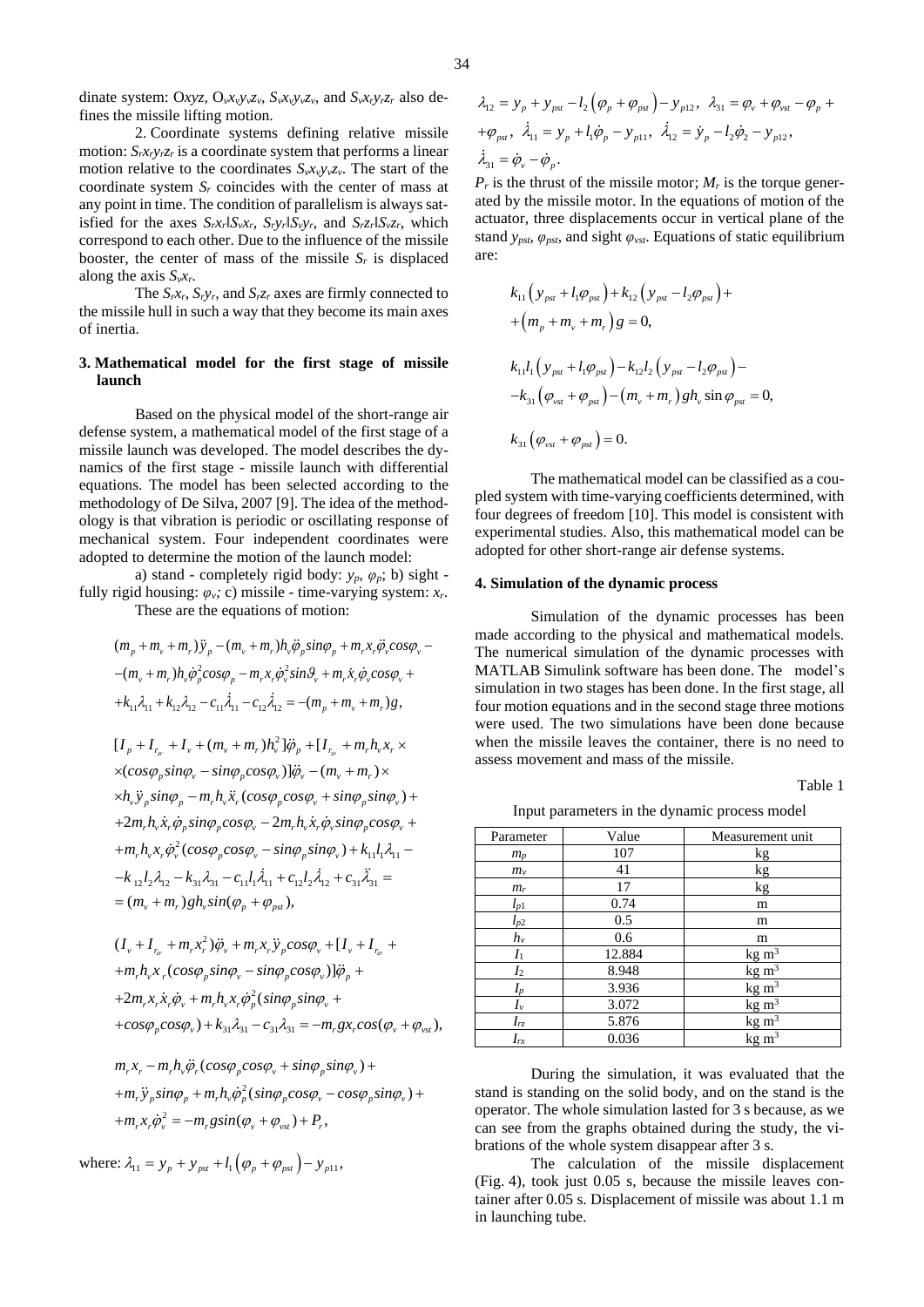During the first stage, maximum velocity of the missile in the launching tube was 49 m/s within 0.05 s (Fig. 5). The actual missile velocity and time when the missile leaves the container can be obtained from the missile producer manuals.









Fig. 6 Graph of rotation angle of the stand

Time  $t$ , s

From the graphics (Fig. 6), it can be identified that stand after the missile launch starts vibrating. Duration of angular vibrations of the launcher is approximately 2 seconds. Maximum angle of rotation of stand is 0.21 rad.



Fig. 7 Graph of angular velocity of the stand

From the graphs (Fig. 7), it can be identified that the angular vibrations of the stand stop after 2.0 s. Maximum angular velocity of stand is 3.1 rad/s.



Fig. 8 Graph of angular acceleration of the stand

Angular acceleration of the stand (Fig. 8) during the missile launch is presenting in Fig. 8. Absolute maximum angular acceleration of stand is 11.7 rad/s<sup>2</sup>.



Fig. 9Graph of rotation angle of the sight

Angle of rotation of the stand (Fig. 9) in the first shooting stage firstly rises from 0 rad till approximately 0.5 rad. The vibration is damped and after 2.5 seconds is returning to the initial state. The angles of rotation of the sight and the stand are different due to different damping and stiffness coefficients.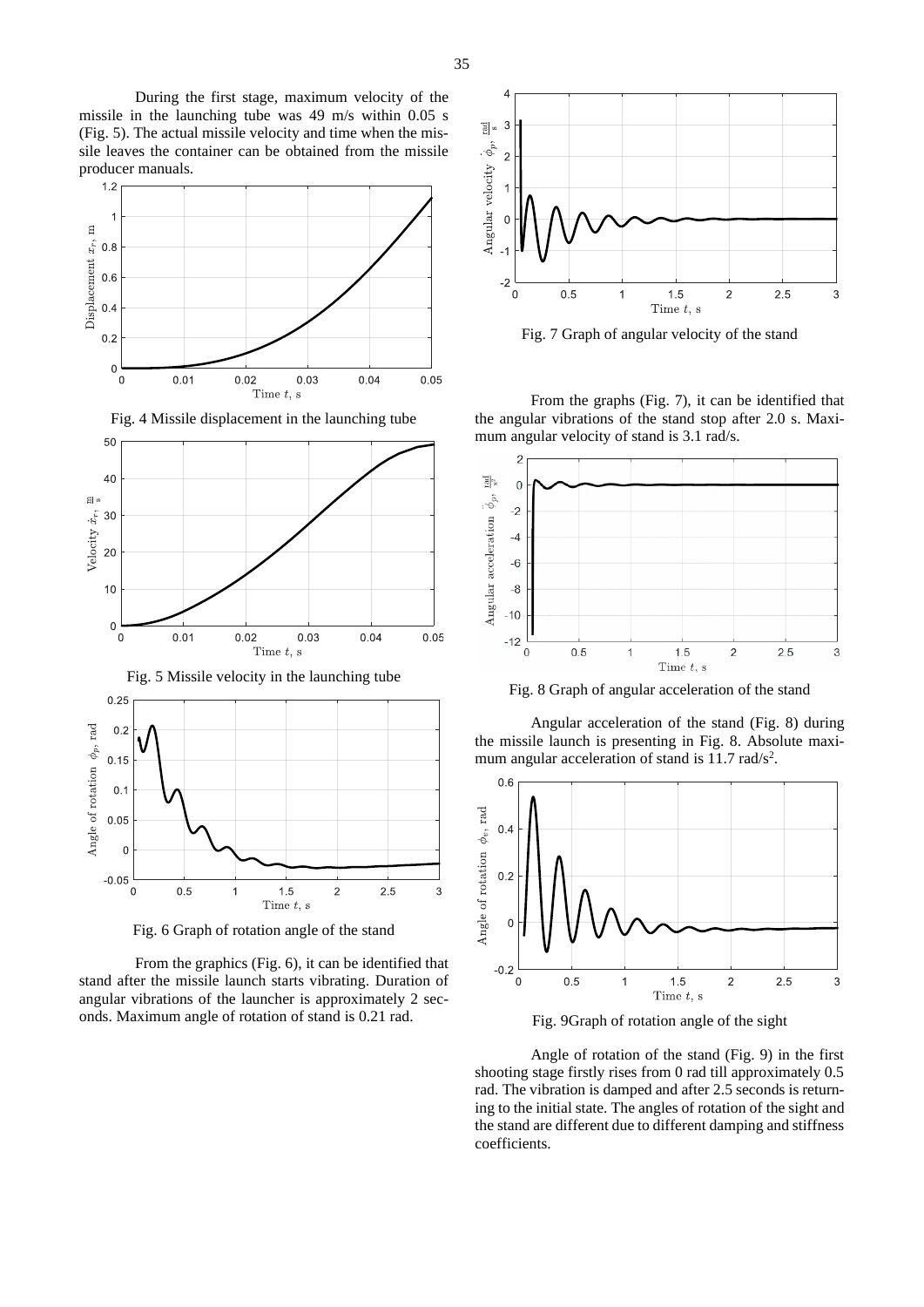

Fig. 10 Graph of angular velocity of the sight

Angular velocity of the sight (Fig. 10), in the shooting stage slightly rises and then drops down. After 2.5 seconds the vibrations decrease and stops. Maximum absolute angular velocity of sight is 10 rad/s.



Fig. 11Graph of angular acceleration of the sight

Angular acceleration of the sight (Fig. 11) in the first shooting stage stops approximately within 2 s. Maximum absolute angular acceleration of sight is  $13.4$  rad/s<sup>2</sup>.



Fig. 12 Graph of absolute acceleration of the stand

Acceleration of the stand (Fig. 12) after the shot immediately drops down and then suddenly returns to the positive value. Maximum absolute acceleration of stand is  $41 \text{ m/s}^2$ . The vibrations occur due to the missile engine. The vibration frequency is 4 Hz.

# **5. Experimental research**

Experimental studies to test the performance of the physical and mathematical models were performed. Piezoelectric Accelerometers were placed on the sight and the on the stand. On the sight Triaxial Piezoelectric Accelerometer Brüel & Kjær Type 4506 was placed. On the stand Piezoelectric Accelerometer Brüel & Kjær Type 4507 was placed. The Piezoelectric Accelerometer placement on the sight is shown in Fig. 13.

Analysis of the data collected by the Multi-analyzer System Brüel & Kjær Type 3560C was done with PULSE LabShop software. The experimental research of the acceleration of stand was performed, in order to check theoretical research results.

From the graph (Fig. 14), it can be identified that the vibration frequency is 4.2 Hz. It can be stated that response of the stand obtained experimentally is close to the response obtained by theoretical research (Figs.12, 14) what proves adequacy of mathematical model.

#### **6. Conclusions**

In this article the first phase of the missile launches of the short-range air defense system RBS-70 was analyzed.



Fig. 13 Piezoelectric accelerometer on the sight



Fig. 14 Absolute acceleration of the stand determined experimentally

After the theoretical research, theoretical model of the first phase of the missile launch of the short-range air